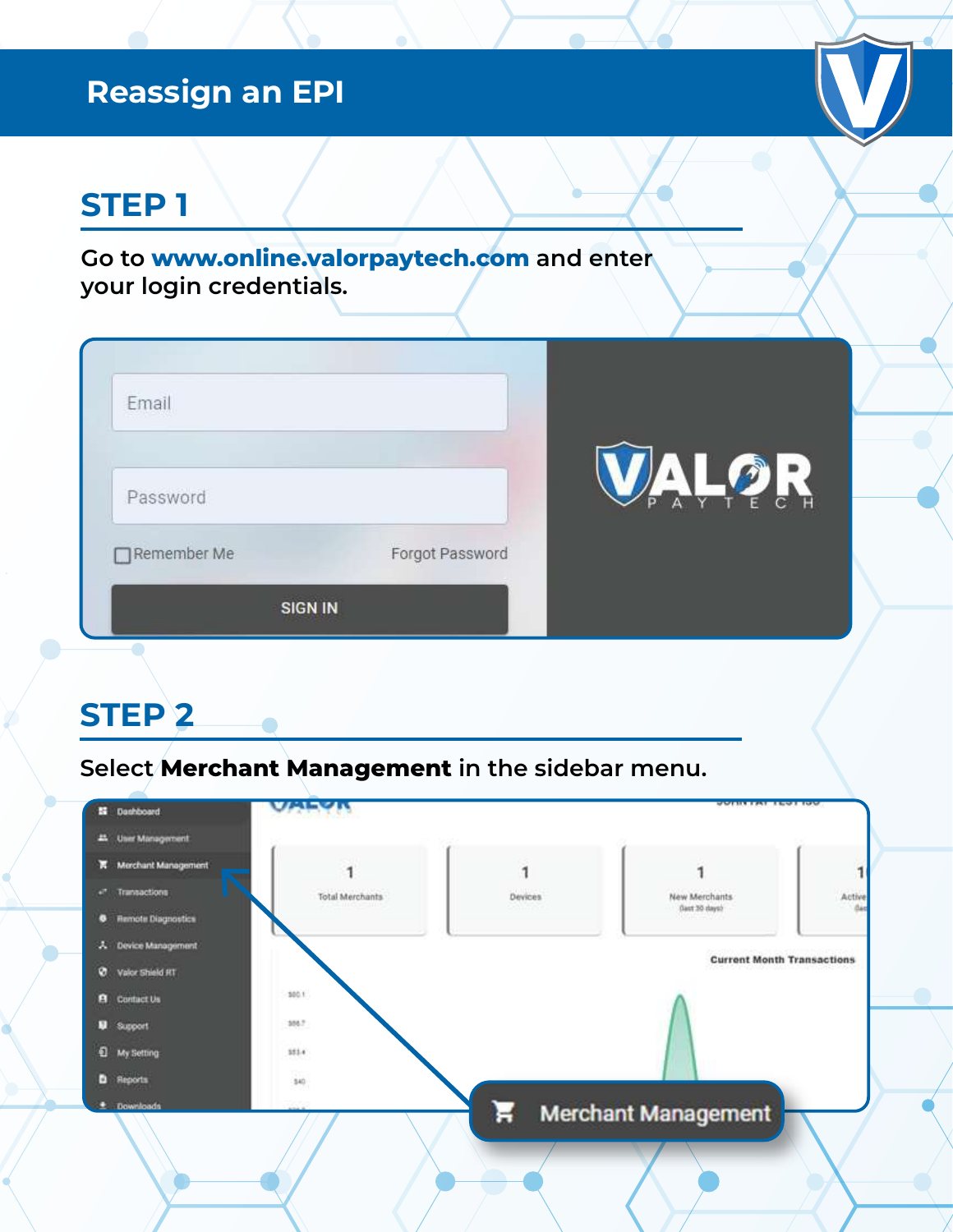**Use the search bar to search for the EPI you want to deactivation.**

| <b>Total Merchants</b>                                                                  | New Merchants<br>(last 30 days) | <b>Active Merchants</b><br>(last 30 days) | Last Month<br>(Total Volume)         |                                   | Current Month<br>(Total Volume)                   |
|-----------------------------------------------------------------------------------------|---------------------------------|-------------------------------------------|--------------------------------------|-----------------------------------|---------------------------------------------------|
| п<br>$\alpha$                                                                           |                                 | Sort By +                                 | 高                                    | $Add -$                           | Action -                                          |
| $\Box$<br>John Fay's Test Merchant                                                      |                                 | Ownedby: John Fay Sub ISO                 |                                      | <b>ACTIVE</b>                     | <b>TSYS</b>                                       |
| John Fay<br>10/08/21 10:45 AM (EST)<br>ISO/SubiSO: John Fay Test ISO / John Fay Sub ISO | StoreCount 1                    | jfuatmerchant@valorpotech.com             | $(347) 572 - 3784$<br>DeviceCount: 1 |                                   | \$1.15 <sub>km</sub><br>Last Txn Date: 10-08-2021 |
|                                                                                         |                                 |                                           |                                      | Rows per page $25 -$<br>$1-1.011$ | 日本<br>$\rightarrow$<br>$\ll$                      |
|                                                                                         |                                 |                                           |                                      |                                   |                                                   |

## **STEP 4**

**When the Merchant comes up, select the Vertical Ellipsis on the top right of the merchant snapshot and select Edit.**

| <b>Total Merchants</b>                           | New Merchants<br>(last 30 days) | 100%<br>Active Merchants<br>(last 30 days) | <b>DOLL</b><br>Last Month<br>(Total Volume) |                                    | 585.1<br>Current Month<br>(Total Volume) |
|--------------------------------------------------|---------------------------------|--------------------------------------------|---------------------------------------------|------------------------------------|------------------------------------------|
|                                                  |                                 |                                            |                                             |                                    |                                          |
| $\Box$<br>$\alpha$                               |                                 | Sort By                                    | 量                                           | $Add -$                            | Action -                                 |
| $\Box$<br>John Fay's Test Merchant               |                                 | Ownedby:John Fay Sub ISO                   |                                             | ADTIVE                             | TSYS                                     |
| John Fay<br>10/08/21 10:43 AM (EST)              | StoreCount: 1                   | jfuatmerchant@valorpaytech.com             | $(347) 572 - 3784$<br>DeviceCount: 1        |                                    | $2$ Edit<br>\$1.15                       |
| ISO/SubISO: John Fay Test ISO / John Fay Sub ISO |                                 |                                            |                                             | Last Txn Date: 10                  | a Transactions                           |
|                                                  |                                 |                                            |                                             | Rows per page 25 =<br>$1-1$ of $1$ | ex Valor Shield RT                       |
|                                                  |                                 |                                            |                                             |                                    | <b>Q</b> Settings                        |
|                                                  |                                 |                                            |                                             |                                    |                                          |

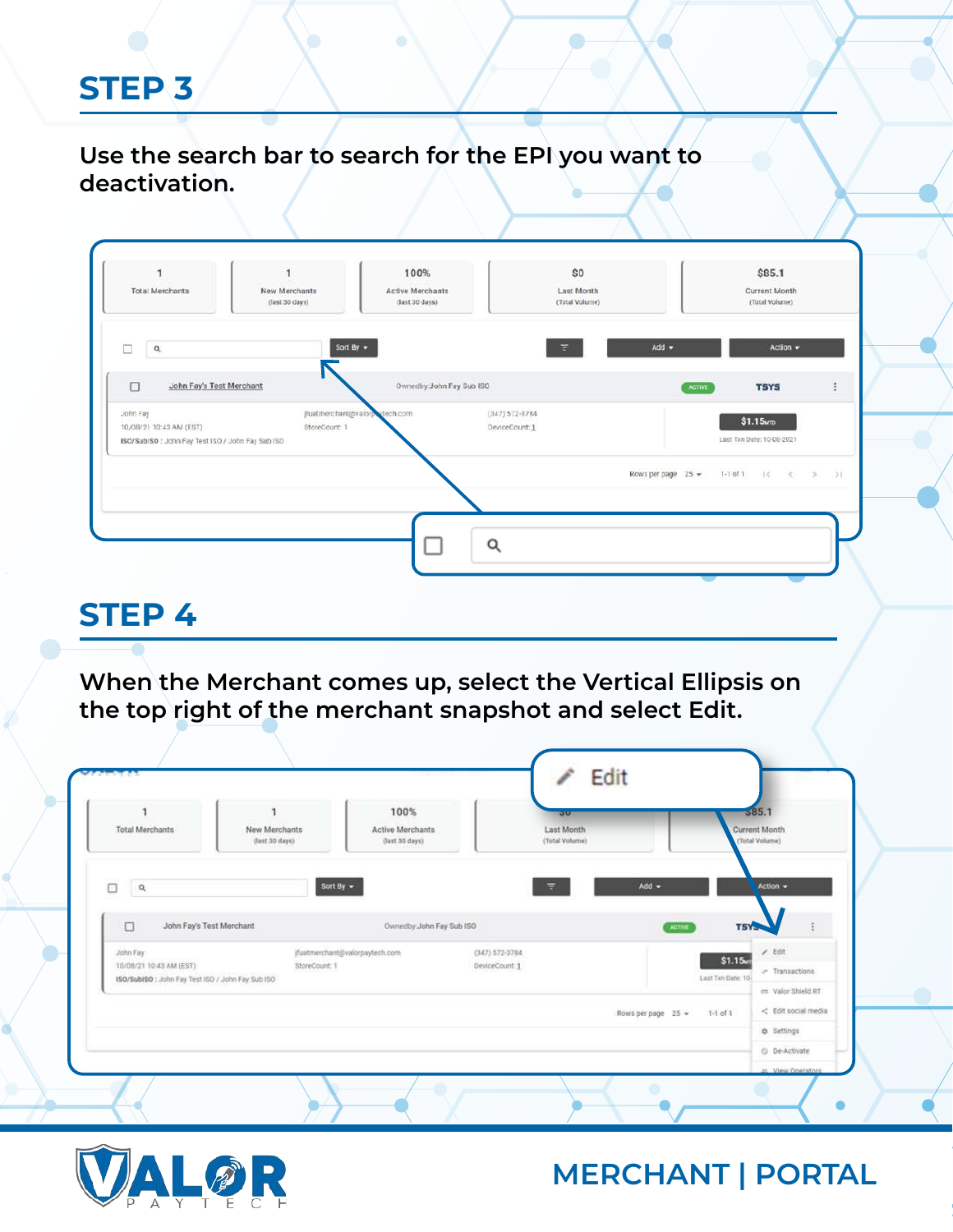**Select Device at the top of the page to go to the Device page.**

| o                                             |                                   | ø                                 |                          |                               | 6              |                          | $\mathbf{3}$      |  |
|-----------------------------------------------|-----------------------------------|-----------------------------------|--------------------------|-------------------------------|----------------|--------------------------|-------------------|--|
| Contact                                       |                                   | Store                             |                          |                               | Device         |                          | tul<br>Device     |  |
| ACTIVE IN-ACTIVE<br>Lest Txn Date: 11-16-2021 |                                   | Device Name<br>Device1            |                          |                               | $\pi$          |                          |                   |  |
| Store *<br>Rockers Bag                        |                                   | EPI-<br>2102557904                |                          |                               |                | Device *<br>ValorPos 110 |                   |  |
| Devloe Type *<br>Handheld POS                 |                                   | Processor *<br><b>TSYS SIERRA</b> |                          |                               | ÷              | Label Name*<br>Device1   |                   |  |
| Debit Share *<br>default                      | $\rightarrow$                     |                                   |                          |                               |                |                          |                   |  |
| 百三<br>CASH DISCOUNT/SURCHARGE                 |                                   | <b>TRADITIONAL</b>                |                          | GIFT CARD                     |                |                          |                   |  |
| MD*<br>887000003191                           | Vinunber <sup>a</sup><br>88700000 |                                   |                          | Store no <sup>4</sup><br>5999 |                |                          | Term No."<br>1515 |  |
| Bin Number*<br>999991                         | Indumry *<br>Food/Restaurant      |                                   | $\overline{\phantom{a}}$ | Agent Bank Number<br>000000   |                |                          | Chain's<br>111111 |  |
| Agent*                                        | $\sqrt{\frac{1}{2}}$ EBT Cash     | THS NO!                           |                          | ○ Flat fee amount \$          | Custom fee % * |                          |                   |  |

# **STEP 6**

**Proceed to click on device and click the drop down list under Device Name and select the device you would like to move. Copy the EPI that populates under Device Name.**

| Q                                  |                        | Ō                                            |                      | $\bullet$                                    |                        | ø       |                          |
|------------------------------------|------------------------|----------------------------------------------|----------------------|----------------------------------------------|------------------------|---------|--------------------------|
| Confact                            |                        | New Device                                   |                      |                                              |                        | Modules |                          |
| ACTIVE IN ACTIVE                   |                        | Move Device                                  |                      |                                              |                        |         |                          |
| Last Ten Date: 11-16-2021          |                        | Device1                                      |                      |                                              |                        |         |                          |
| Store+                             |                        | VL100                                        |                      |                                              | Design"                |         |                          |
| John Fay's Test Merchant<br>$\sim$ |                        | 2128112912                                   |                      |                                              | Virtual Terminal       |         |                          |
| Denis Type 1<br>Soft Pos           |                        | Potential <sup>4</sup><br><b>TSYS SIERRA</b> |                      | $\overline{\phantom{a}}$                     | Label Name*<br>Device1 |         |                          |
| Drive Straight<br>Test             |                        |                                              |                      |                                              |                        |         |                          |
| 0 BF<br>CASH DISCOUNT/SURCHARGE    |                        | TRADITIONAL:                                 | GIFT                 | Device Name<br>Device1                       |                        |         | ▼                        |
| MAN<br>886000000072                | Villander*<br>75009549 |                                              | thing out?<br>1076   | EPI.*                                        |                        |         |                          |
| Bin Number *<br>68686B<br>$\sim$   | industry."<br>Retail   |                                              | Apert Back<br>000000 | 2128112912                                   |                        |         |                          |
| About 6                            | <b>CORPORA</b>         |                                              | $C$ $E1$             | Processor <sup>*</sup><br><b>TSYS SIERRA</b> |                        |         | $\overline{\phantom{a}}$ |

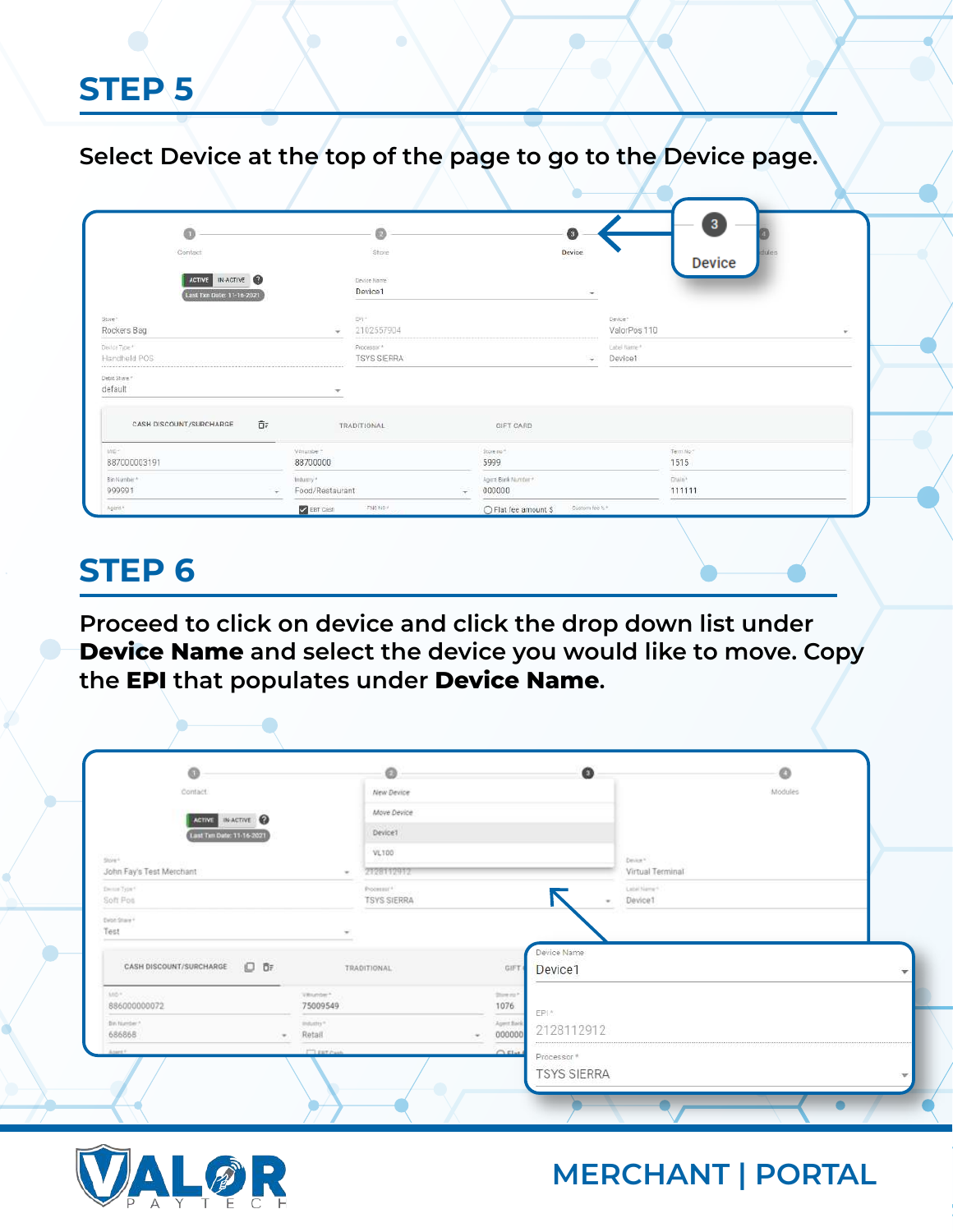**Click the drop down list under Store and select the store you would like to have the desired EPI moved to.** 

| Store<br>Device Name<br>Device1  | Device                     |                                  | Modules |
|----------------------------------|----------------------------|----------------------------------|---------|
|                                  |                            |                                  |         |
|                                  | ٠                          |                                  |         |
| 田川                               |                            | Device *<br>Virtual Terminal     |         |
| Processor®                       | ٠                          | Cabel Name *<br>Device1          |         |
| TRADITIONAL                      | GIFT CARD                  |                                  |         |
| Vinunther *<br>75009549          | Store*                     |                                  |         |
| industry. <sup>4</sup><br>Retail | John Fay's Test Merchant#2 |                                  |         |
| <b>Cleat Cash</b>                | Device Type *              |                                  |         |
|                                  | Soft Pos                   |                                  |         |
|                                  |                            | 2128112912<br><b>TSYS SIERRA</b> |         |

## **STEP 8**

**Click on the Device icon on the top of the screen, then click on the dropdown list under Device Name and select Move Device.** 

| Contact<br>ACTIVE IN ACTIVE            |                                      | New Device<br>Move Device<br>Device1 |                                                                                             |                              | Move Device       |  |
|----------------------------------------|--------------------------------------|--------------------------------------|---------------------------------------------------------------------------------------------|------------------------------|-------------------|--|
| Store?<br>John Fay's Test Merchant#2   |                                      | DT(2)<br>2134282036                  |                                                                                             | Device *<br>Virtual Terminal |                   |  |
| Denise Type *<br>Soft Pos              |                                      | Processor *:<br><b>TSYS SIERRA</b>   | w.                                                                                          | Label Name 4<br>Device1      |                   |  |
| Debit Share<br>Test                    |                                      |                                      |                                                                                             |                              |                   |  |
| 日日<br>CASH DISCOUNT/SURCHARGE          |                                      | TRADITIONAL                          | GIFT CARD                                                                                   |                              |                   |  |
| Mo <sup>+</sup><br>886000000072        | Valuetter **<br>75009549             |                                      | think of<br>1076                                                                            |                              | Term No."<br>1076 |  |
| Bin Number*<br>686868<br><b>Cardon</b> | initiatry?<br>Retail<br><b>Clear</b> |                                      | Apertikel Number<br>000000<br>Contemporary Face No. 1<br><b>CONTRACTOR</b><br>$\sim$ $\sim$ |                              | Chan."<br>000000  |  |
|                                        |                                      |                                      |                                                                                             |                              |                   |  |

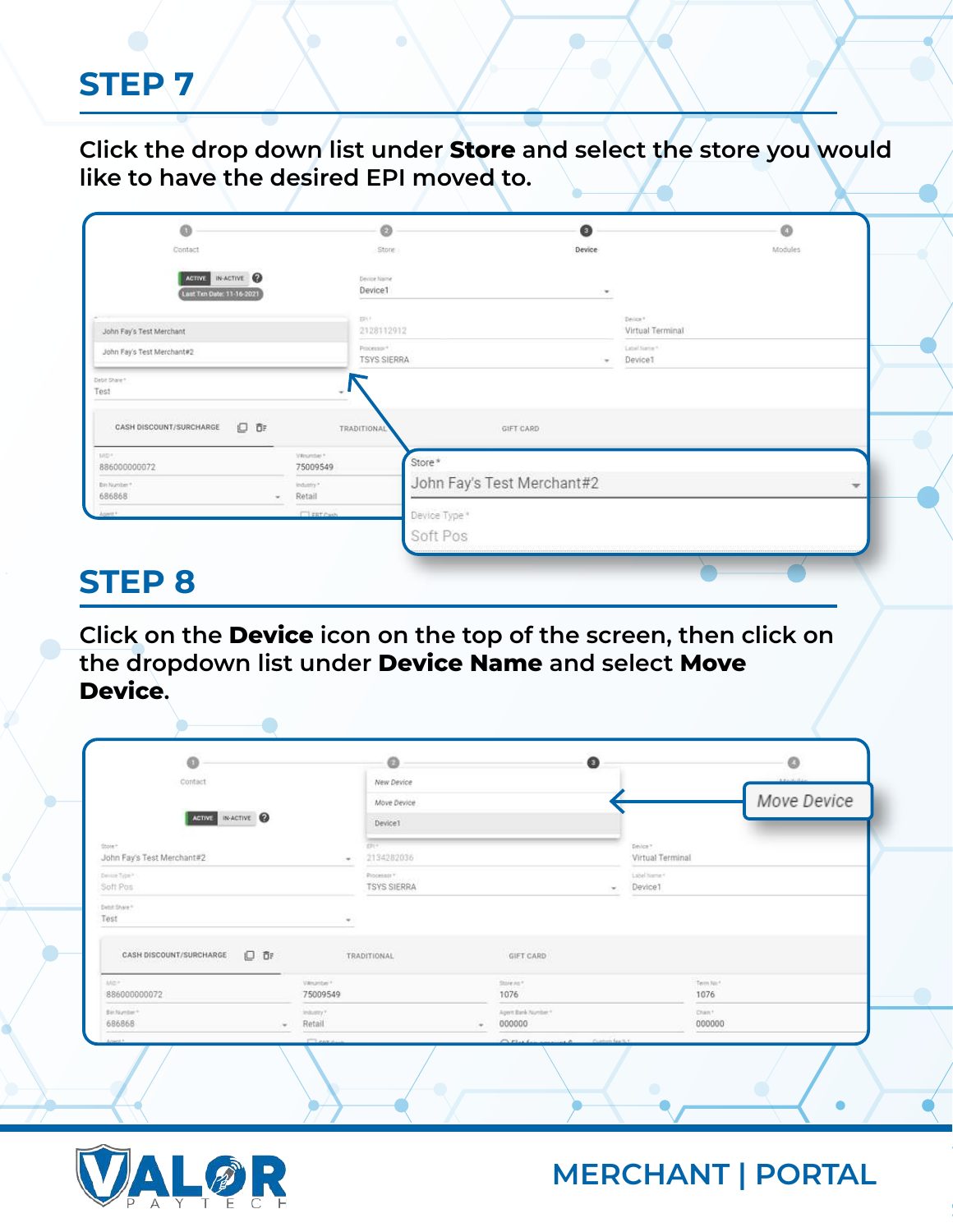**A pop up box should appear, in the search bar, paste in the EPI number you copied earlier and click proceed.**

| THINK WACTIVE @<br><b>Street 1</b>                              |                                                                            |                                      | <b>Move Device</b>                               |                                              | ٠<br><b>Telephone</b> |                         |
|-----------------------------------------------------------------|----------------------------------------------------------------------------|--------------------------------------|--------------------------------------------------|----------------------------------------------|-----------------------|-------------------------|
| John Fay's Test Merchant#2<br><b>Service Planet</b><br>Saft Day |                                                                            |                                      | 2134193036<br>Move Device                        |                                              | Virtual Terminal      |                         |
| Dent Mark?<br>Test                                              |                                                                            |                                      | Q 2128112912                                     | $\times$ $\bf{Q}$                            |                       |                         |
| <b>CASH BISCOUNT</b><br><b><i><u>DERECK HOLL</u></i></b>        | DBA Name: John Fay's Test Merchant<br>Store Name: John Fay's Test Merchant |                                      | Device Type : Soft Pos<br>Processor: TSYS SIERRA | Label Name : Device1<br>Status: ACTIVE       |                       |                         |
| <b>MOT</b><br>886000000072                                      |                                                                            |                                      |                                                  | <b>PROCEED</b>                               | CANCEL                | <b>Samment</b><br>1076  |
| <b>Berkerbert</b><br>686868                                     |                                                                            | Rutull<br>×                          |                                                  | 00000                                        |                       | <b>Chair?</b><br>000000 |
| <b>Agent</b><br>CODT                                            |                                                                            | <b>TELEFORM</b><br><b>IL EXTENSE</b> | <b>PROJEC</b>                                    | and a state of the college of the college of |                       |                         |
|                                                                 |                                                                            |                                      |                                                  | Q<br>EPI                                     |                       | 0                       |
|                                                                 |                                                                            |                                      |                                                  |                                              |                       |                         |

#### **Click OK on the confirmation box**

|  |    | Are you sure to move the EPI (2128112912) of store John Fay's Test Merchant belongs to John Fay's Test Merchant merchant to store John Fay's Test Merchant#2 belongs to John Fay's Test Merchant |    |               |  |
|--|----|--------------------------------------------------------------------------------------------------------------------------------------------------------------------------------------------------|----|---------------|--|
|  | OK |                                                                                                                                                                                                  | OK | <b>CANCEL</b> |  |
|  |    |                                                                                                                                                                                                  |    |               |  |
|  |    |                                                                                                                                                                                                  |    |               |  |